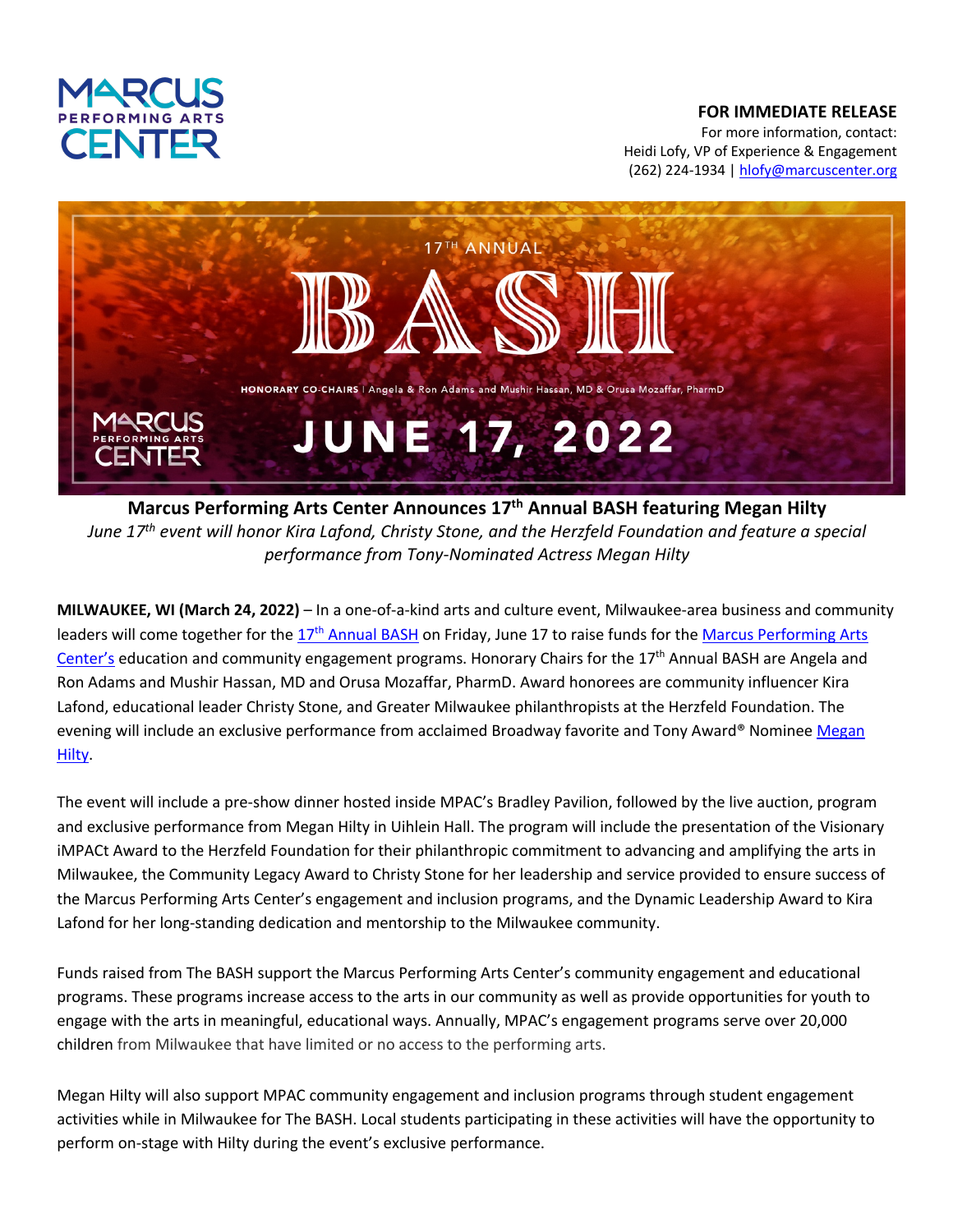Single ticket prices for the BASH are \$300 and sponsorships are available ranging from \$3,000 to \$25,000. 17<sup>th</sup> Annual BASH tickets and sponsorships are on sale now and can be purchased online at give.marcuscenter.org/BASH. For additional information or to sponsor the BASH, contact Jennifer Han, Development Manager, at jhan@marcuscenter.org or (414) 755-3969.

## **About Megan Hilty**

Most recognizable for her portrayal of seasoned triple-threat Ivy Lynn in NBC's musical drama "Smash," Tony nominee Megan Hilty is a dynamic performer both on stage and on screen. Hilty most recently played Lily in "Annie Live!" on NBC. Before that, Megan had the great pleasure of filming "Patsy & Loretta," directed by Callie Khouri for Lifetime. Megan was nominated for a Critics Choice Award for Best Actress in a Limited Series for her performance as Patsy Cline.

In addition to "Smash," Megan's television credits include Bravo's dramedy "Girlfriend's Guide to Divorce," Hulu's "Difficult People," the final season of CBS's "The Good Wife," as well as "The Good Fight" for CBS All Access. Hilty also recurred on "Braindead" for CBS as well as ABC's hit series "Desperate Housewives." In 2013, Hilty starred on the NBC series "Sean Saves the World."

On stage, Hilty received critical acclaim for her role of Brooke Ashton in the Roundabout Theater Company's revival of "Noises Off." She earned nominations for a Tony Award, Drama Desk Award and Drama League Award and won a Broadway.com Audience Award for Favorite Featured Actress in a Play.

A powerhouse singer, Hilty released a live album comprising of songs from her concert tour entitled "Megan Hilty Live at the Café Carlyle" which was recorded during one of her residencies at New York's prestigious Café Carlyle. In 2016, Hilty released her Christmas album entitled "A Merry Little Christmas," while continuing to tour across the country. Earlier that year she made her Australian debut as part of the Adelaide Cabaret Festival and went on to tour the country, returning to headline at QPAC and the Sydney Opera House in 2019. That year Hilty also performed a solo concert for the PBS "Live from Lincoln Center" series.

In March 2013, Hilty released her debut solo album, "It Happens All The Time," which included fresh interpretations of compositions by contemporary songwriters and producers. Earlier, Hilty starred as Lorelei Lee, the diamond-loving blonde made famous by Carol Channing, in the *Encores!* production of "Gentlemen Prefer Blondes," to which she earned rave reviews. Additionally, her voice is featured on numerous animated series including KC the Koala on Disney Jr's "T.O.T.S.," Holly Darlin on "TrollsTopia," Wammawink on Netflix's "Centaurworld," and as Rosetta in many of Disney's Tinkerbell films. She has also recorded vocals for "It's Pony," "Sofia The First," "Madagascar: A Little Wild," "Doc McStuffins," "Phineas & Ferb," "Family Guy," "American Dad," and is the singing voice of Snow White in the film "Shrek the Third." Hilty can also be heard in the animated film "Dorothy of Oz" with Kelsey Grammer, Hugh Dancy and Lea Michele.

A native of Seattle, Hilty moved to New York City after graduating from the prestigious Carnegie Mellon University, and quickly made her Broadway debut as Glinda in "Wicked." She went on to perform the role in both the national tour and in Los Angeles.

After receiving high praise for her portrayal of Doralee Rhodes in Broadway's "9 to 5: The Musical," Hilty was honored with nominations for Lead Actress in a Musical at the Drama Desk Awards, Outer Critics Circle Awards, the Drama League Awards and L.A. Stage Alliance Ovation Awards. Hilty has previously performed at Carnegie Hall with the New York Pops, the National Symphony Orchestra at the Kennedy Center, the New York Philharmonic at Lincoln Center, the Boston Pops, the Cincinnati Pops, the Houston Symphony, the Phoenix Symphony among many others. She was also featured on TNT's 2012 Christmas in Washington special and continues to perform at prestigious venues nationwide. Megan is a frequent guest on PBS' televised Live from Capital Hill concerts. Her solo concerts continue to sell out and receive critical acclaim across the country.